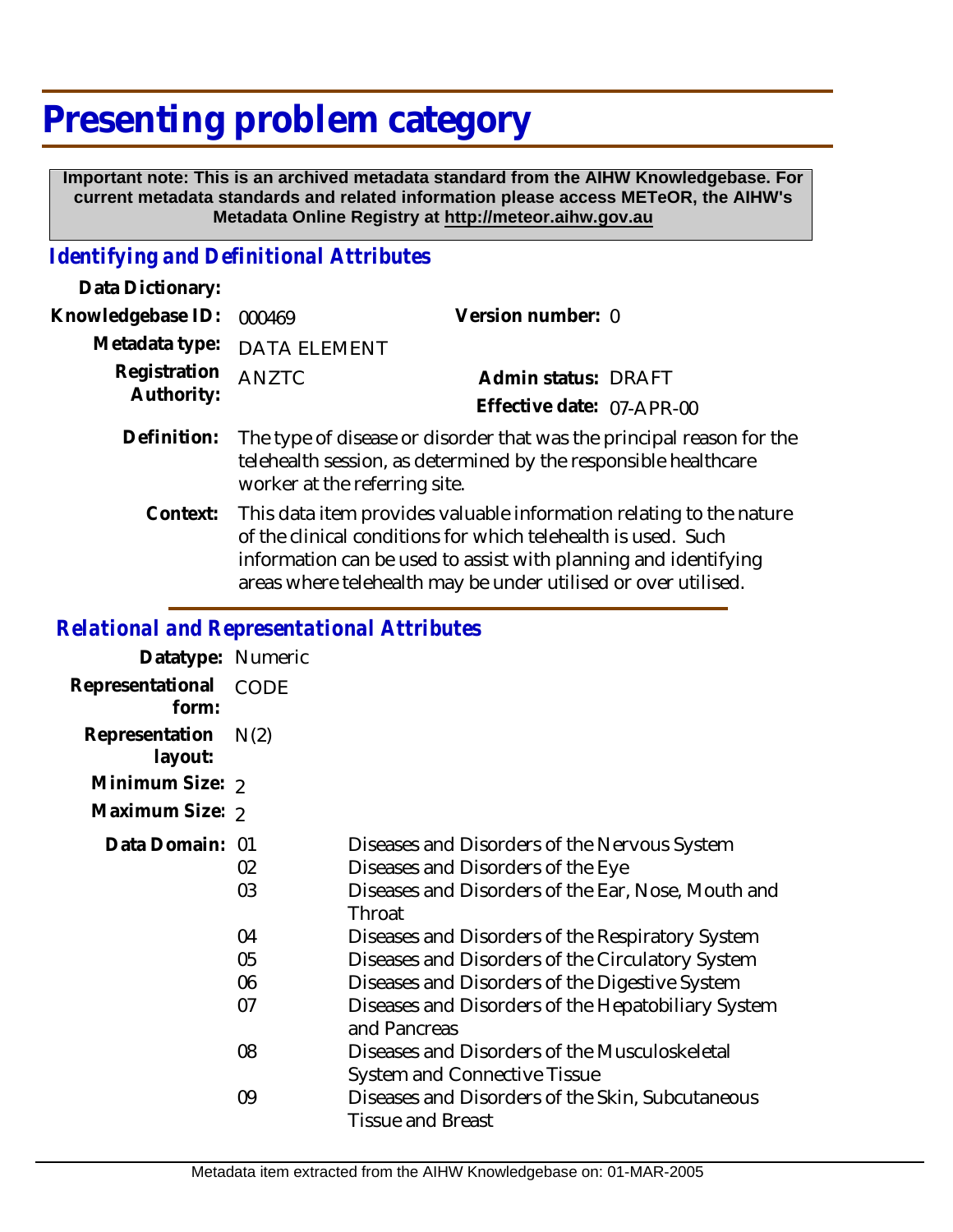- 10 Endocrine, Nutritional and Metabolic Diseases and **Disorders**
- 11 Diseases and Disorders of the Kidney and Urinary **Tract**
- 12 Diseases and Disorders of the Male Reproductive System
- 13 Diseases and Disorders of the Female Reproductive System
- 14 Pregnancy, Childbirth and the Puerperium
- 15 Newborns and Other Neonates with Conditions Originating in the Perinatal Period
- 16 Diseases and Disorders of the Blood and Blood Forming Organs and Immunological Disorders
- 17 Neoplastic Disorders (Haematological & Solid Neoplasms)
- 18 Infectious and Parasitic Diseases (Systemic or Unspecified Sites)
- 19 Mental Diseases and Disorders
- 20 Alcohol/Drug Use and Alcohol/Drug Induced Organic Mental Disorders
- 21 22 Injuries, Poisonings and Toxic Effects of Drugs **Burns**
- 23 Factors Influencing Health Status and Other Contacts with Health Services
- Guide For Use: The domain is derived from a grouping of all the Diagnosis Related Groupings (DRGs) into 23 mutually exclusive principle diagnosis categories known as Major Diagnostic Categories (MDCs). Utimately, they are derived from the assigned ICD-9/ICD-10 procedure and diagnosis codes.

# *Administrative Attributes*

- Source Document: Australian Refined Diagnosis Related Groups (AR-DRG) Classification V4.1, Commonwealth Department of Health and Family Services.
- **Source Organisation:** The Australian New Zealand Telehealth Committee

Comments: In addition to this and the other Telehealth data elements identifiable as having ANZTC as "Source Organisation", the following

- additional data elements are also associated with Telehealth: - Area of usual residence,
- Date of birth,
- Sex,
- Geographical location of establishment,
- Person identifier, and